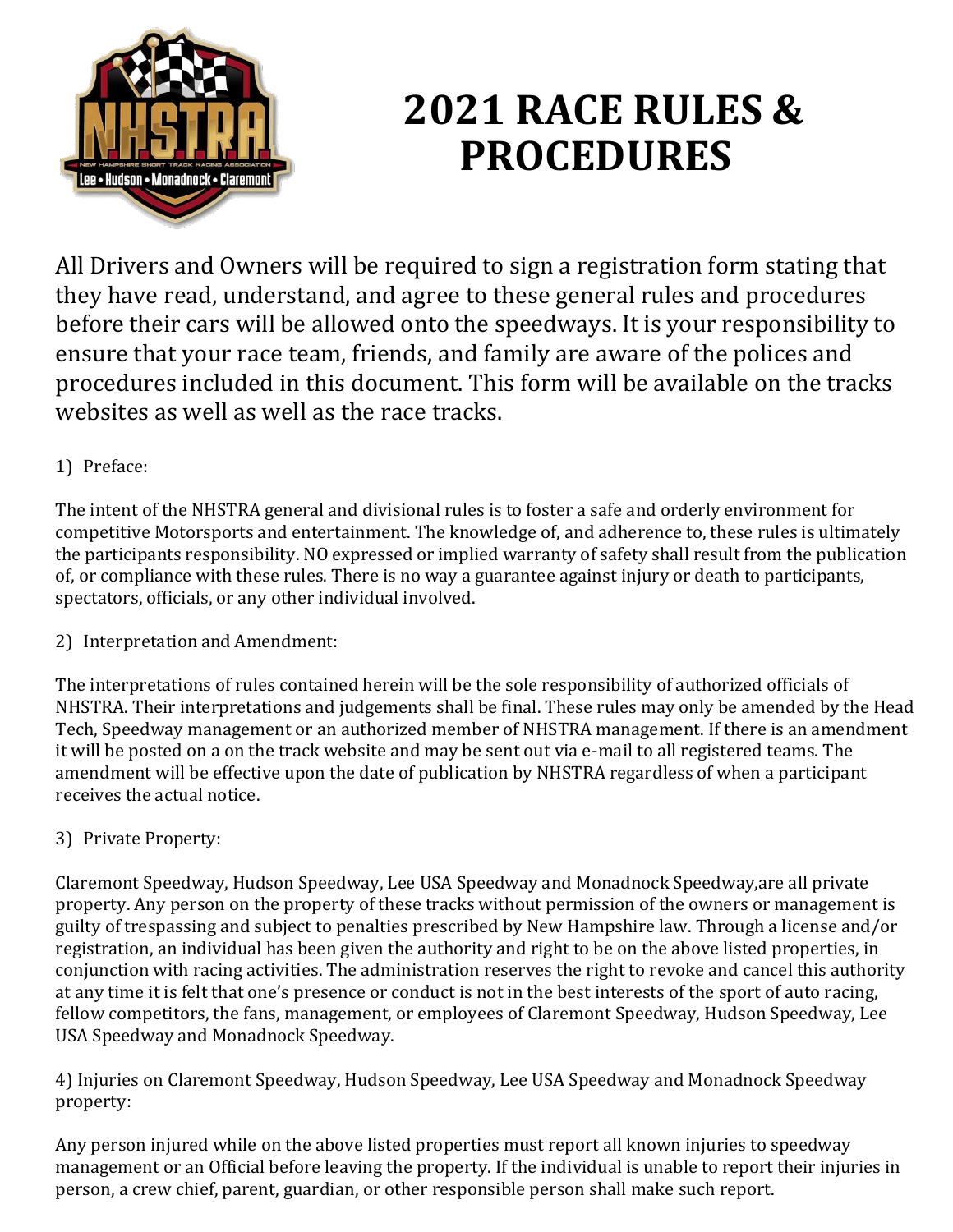The appropriate injury report form must be filled out and returned to the Speedways Management.

#### 5) Safety:

Competitors are solely and directly responsible for safety of their race cars and racing equipment and are obligated to perform their duties (whether as a car owner, driver, and crew member) in a manner designed to minimize to the degree possibly the risk of injury to themselves and others. If a competitor's safety equipment is deemed unsafe, he or she will not be allowed to compete. The inspection of safety equipment by track officials does not guarantee that any item will perform in the manner that it is designed for.

- A- A full fire suit in clean good condition is mandatory along with racing gloves and racing shoes must be worn during all on-track activities.
- B- All safety equipment must be approved by Speedway or NHSTRA Officials.
- C- Helmets must meet a Snell 2010 or newer specification, unless specified otherwise in division rules. Helmets must be full face with a shield.
- D- All cars must have a battery cutoff switch. This battery cutoff must kill entire car. The battery cutoff switch must be clearly labeled on/off.
- E- Aluminum racing seat is mandatory. The driver's seat must appear as close to stock position as possible and must be securely fastened to the roll cage and frame members and not the floorboards. The seat must have a headrest on both sides. See division rules for details.
- F- Seat belts must be a minimum of 3" wide unless passing over a head and neck restraint system where they must be 2" wide or less. All must be 5-point with a metal to metal central quick release and approved by Track Officials. All belts must be SFI Certified and no older than 5 years. Belts with visible wear and/tears will not be permitted.
- G- An approved driver window net/screen is mandatory. The screen must be installed with an approved latching system and must be mounted to the cage.
- H- Roll bars must be padded in the driver's area along with the center of the steering wheel. All bars within reach of the driver must be padded.
- I- A minimum of a 2 ½ lb. fire extinguisher with a gauge must be accessible to both the driver and the tracks safety crew. On-board fire extinguishers are permitted and highly recommended. The activation of such a system must also be accessible to both the driver and the tracks safety crew and be nearly/clearly marked.
- J- Two (2) driveshaft loops to enclose the driveshaft is mandatory, no less than 2" wide and ¼" thick must be placed around the front and rear of the driveshaft and attached to the floor or crossmember. All driveshafts "MUST" be painted white.
- K- A head and neck restraint system, such as a Hans or Hutchins device is strongly recommended, unless stated in division rules as mandatory.
- L- Smoking is not allowed in car, inspection area, in any buildings, or near fueling station.
- M- Jack stands are mandatory anytime a car is jacked up and a crew member is working under the vehicle. All jack stands must have plated bottoms or are manufactured to prevent digging into ground, pavement, or tipping.
- N- Reasonable speed must be maintained in the pit area at all times. All persons must maintain a constant watch for their own safety.
- O- At no time is anyone other than the driver allowed to ride on/in a car. All persons being transported by any haul vehicle must be seated inside the vehicle, no riding on trailers or inside race cars.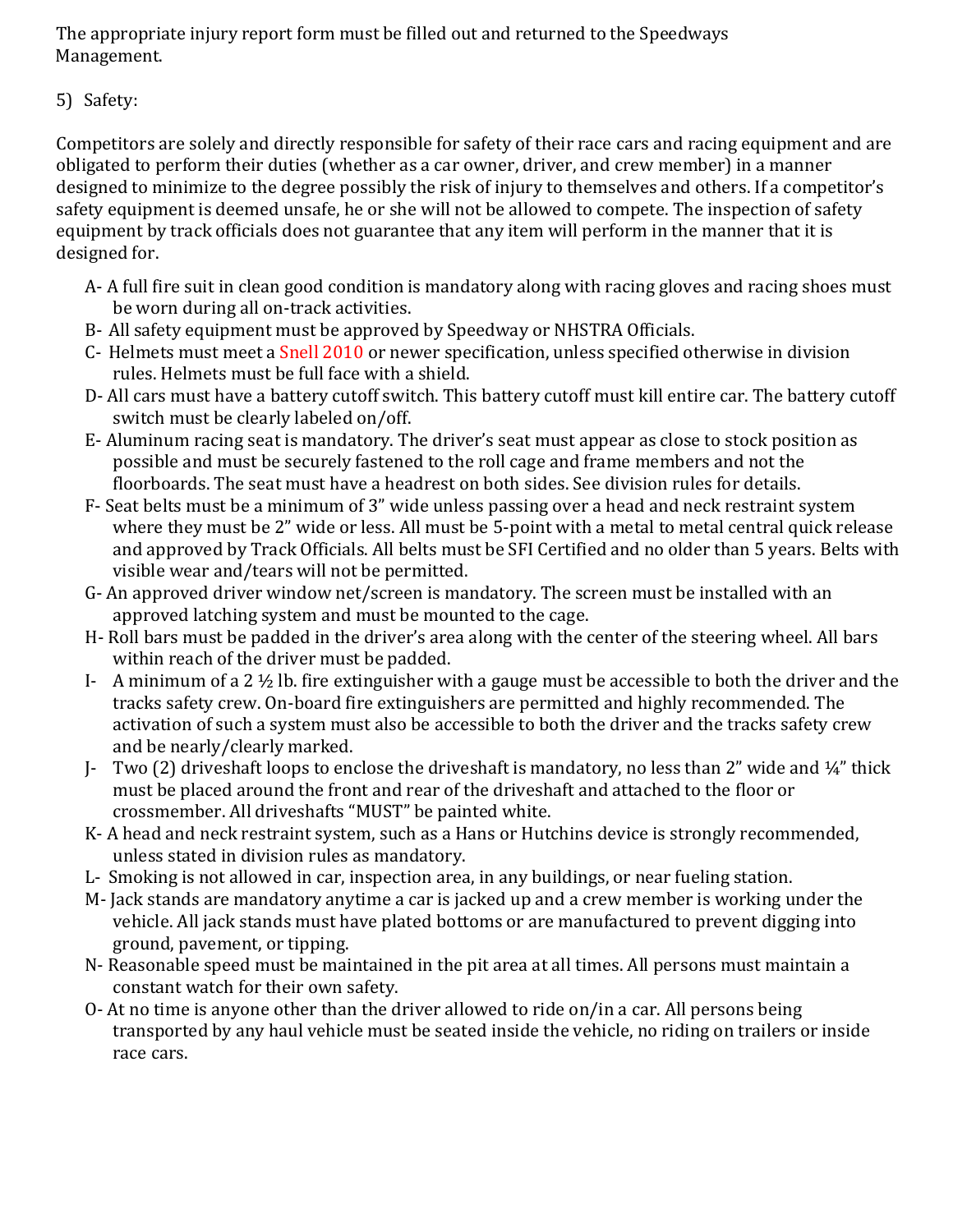- 6) Registration and Licenses:
	- A- Anyone participating as an owner or driver in any division must be registered and be licensed to receive points and prize money. Special events may have different rules pertaining to registration and licenses. The Speedways reserve the right to reject and/or revoke any license or application at any time. A temporary license for an owner or driver may be issued on a cost per use basis.
	- B- All drivers competing in a NASCAR division must have a NASCAR license: NASCAR Divisional Competitors and must hold a license prior to registering in at the handicap booth. Temp NASCAR licenses are also available at the speedway's office. NASCAR divisional classifications for NASCAR accumulated points (please note: Individual Tracks may have a Division V, check with your local track).

NHSTRA Modifieds (Monadnock, Claremont, Hudson): NASCAR Feature Division I Late Model Sportsman(Lee): NASCAR Feature Division I Streets Stocks (Monadnock, Claremont, Hudson and Lee): NASCAR Division II Late Model Sportsman (Monadnock, Claremont, Hudson): NASCAR Division III Mini Stocks (Monadnock, Claremont, Hudson): NASCAR Division IV Six Shooters (Lee): NASCAR Division III Pure Stocks: (Lee): NASCAR Division IV

- C- Competitors will be permitted to compete in two NASCAR divisions as long as it is only one level up between the two divisions. Check with your home track regarding the NASCAR levels of divisions and their promoters options. Rule does differ when competing in Quest for the Cup, Race for the Ring and Battle for the Belt events, check with you local track.
- D- At each racing event each car must be registered with the handicapper by the driver, owner, or crew member. The car and being registered must be present to be registered, if it is not present and doesn't show up before qualifying the may be penalized.
- E- All cars must be registered with the handicapper one (1) hour before the start of the first heat or they will be placed at the rear of their qualifier.
- F- Once the driver has signed in under one car, and has attempted to qualify, he/she will not be allowed to drive another car.
- 7) Age Requirements:

No one under the age of 15 is allowed to complete in any event unless the track allows a younger age and competitor has track management approval (call your home track to discuss the minimum age for competition). Any person under the age of 18 must have a "Minor Release" signed and on file with the Speedway before being allowed to enter the pit area. This initial form must be filled out by BOTH parents or legal guardians. These forms are available through the Speedway Office. Minors must have one (1) parent or guardian present to sign them in every week, and must accompany them while in the pit area at all times.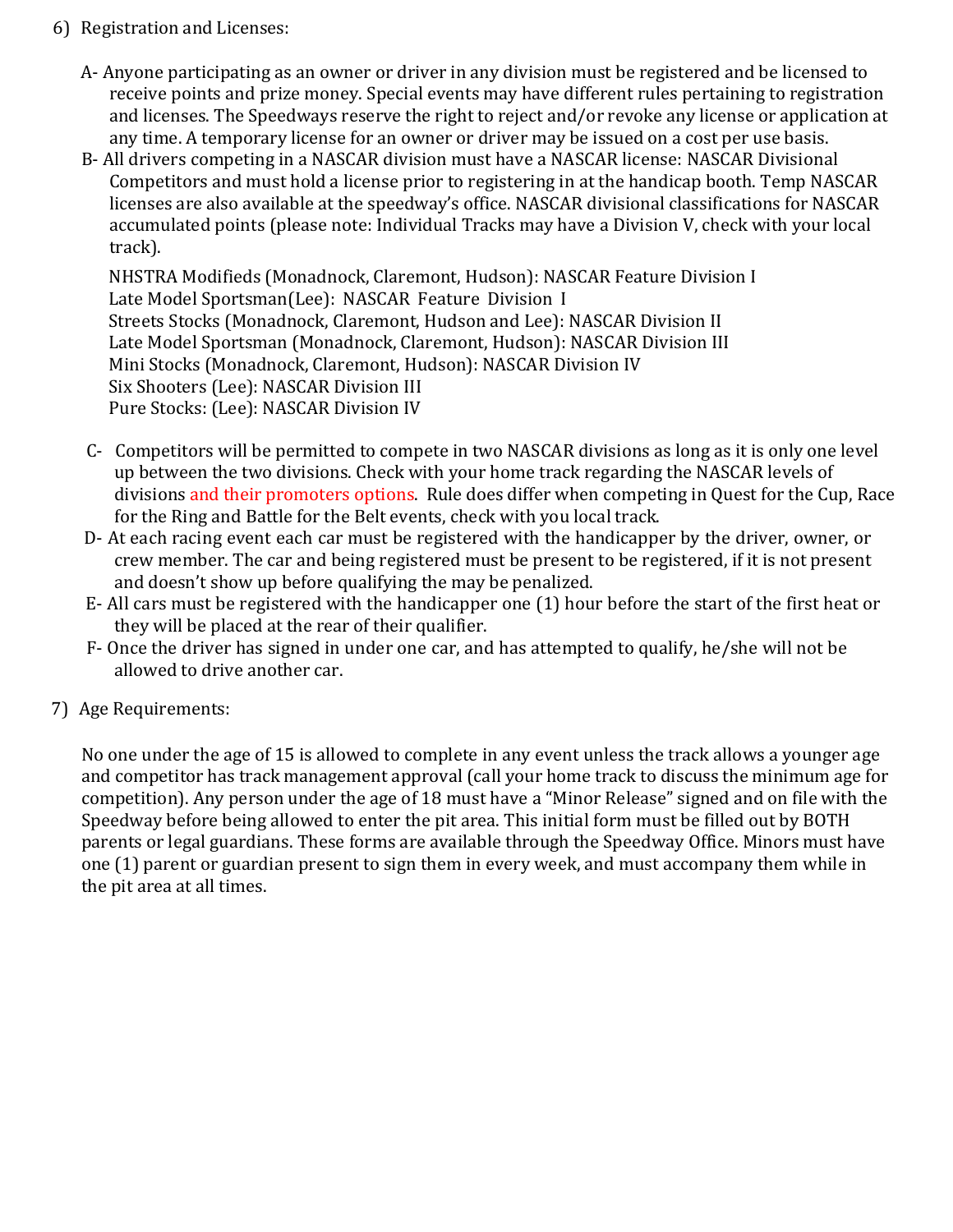#### 8) Point System

- A- Points will be awarded to the car driver for feature races. These driver points are not to be confused with handicapping points. To be eligible driver must be registered for the event the points will be awarded for. Only regularly scheduled races will count for points. Special events my not, unless otherwise noted by Speedway Management. In the case of a tie, the car with the greatest number of wins will serve as tiebreaker. If a tie still exists 2<sup>nd</sup>'s, 3<sup>rd</sup>'s, etc. will serve as tiebreakers until the tie is broken. Any Point fund monies will be distributed at the end of the season to the Top-10 drivers.
- B- Feature points: 1st- 50pts, 2nd- 48pts, 3rd- 46pts, 4th- 44pts, 5th- 42pts, etc…..
- C- Handicapped points are given to the driver as outlined above. These points are used to assign positions in qualifying and feature races, starting with the lowest in the front and the highest in the rear. The handicap system uses three (3) weeks accumulated points to establish a running average for each car and driver, lowest (Front) to highest (Rear). Additional points may be added for the following reasons, missing an event  $(75pts)$ , disqualification  $(100pts)$ , or any other determination by Speedway Officials. The race director has the right to determine if a competitor is up to speed and control to start in a lower handicapped position for starting position. If a competitor did not qualify due to number of cars or mechanical reasons (as approved by officials), the handicap points awarded would be 0.
- D- To begin each season, Drivers will draw for qualifying positions for the first two (2) weeks. Feature lineups will be straight up. After the first two (2) weeks handicap system will be used.

#### 9) Qualifying Races:

- A- All competitors must run in a qualifying heat race unless they are unable to because of a mechanical issue that is verified by Speedway Officials.
- B- To be considered qualified, the competitor must complete the qualifying race.
- C- All non-qualified cars may run a consolation race unless a full field of cars are not present. If a consolation is necessary it will be announced by the handicapper.
- D- Consolation Cars will start the feature behind all previously qualified cars.
- E- Drivers will be allowed to start further back than their qualified position but must be approved prior to the start of the feature race.
- F- The handicapper will notify of the number of qualifying positions in each heat.

| 9 cars or less | 1-Heat                | All cars                      | 5-qualify |
|----------------|-----------------------|-------------------------------|-----------|
| $10-14$ cars   | 2-Heats               | 5-7 cars                      | 4-qualify |
| 15-18 cars     | 2-Heats               | 7-9 cars                      | 5-qualify |
| 19-24 cars     |                       | 2-Heats. 10-12 cars 6-qualify |           |
| 25 or more.    | $3$ -Heats. $8+$ cars |                               | 5-qualify |

10)Rookie of the Year Procedures:

Rookie rules apply to all divisions. To be considered a rookie for your divisions "Rookie of the Year", your must not have competed in more than three (3) feature events in this or any higher division prior to the season you are applying for. Final ruling on what qualifies as a "higher division" will be made by Speedway Officials. Drivers must register as a rookie at the time of registration and notify the handicapper at sign in. Competitors who have held a "FDD" license in the past are ineligible for NASCAR State Rookie of the Year (Division I) but may be eligible for track Rookie of the year.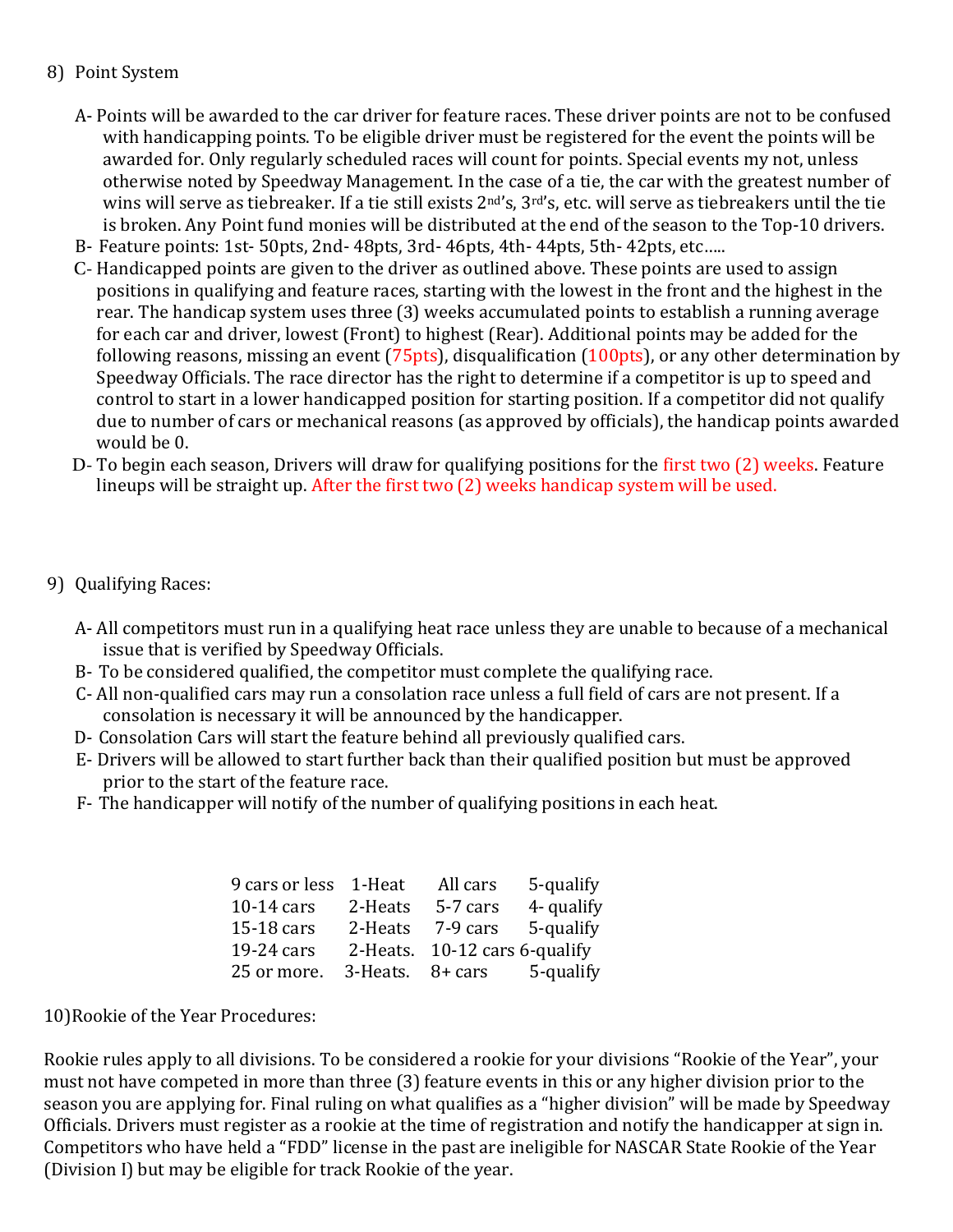#### 11)Drivers Meeting:

All Drivers and (spotters when required) must attend all announced drivers' meetings. Any driver not attending the drivers meeting may be placed at the rear of all events that day and/or removed from competition for that race day. If circumstances deem it necessary for one of these individuals to miss the drivers meeting, this must be communicated to and authorized by Speedway Officials prior to the start of the drivers meeting and an approved representative must replace the missing individuals. This will only be allowed if the circumstances absolutely require that one of these individuals miss the meeting. The exceptions that ALL drivers and (spotters when required) must attend all drivers meetings.

#### 12)Official Flag Rules:

Any driver who does not obey the following flag rules will be subject to disqualification for the event, suspension, and/or fined. The Starter shall have complete jurisdiction over the flags at all times and his judgement shall be considered final. This also applies to the speedway's signal lights on the track.

- A- Green Flag: The green flag signifies the start or re-start of a race.
- B- Yellow Flag: The yellow flag means caution, slow down and maintain your position. All cars must fall into single file as soon as possible for realignment. The restart of the race will be determined by the last completed lap (half the field of cars completes the lap) as scored by the official scorers. Laps completed under the caution flag will not be counted, unless otherwise notified. Cars that have pitted will take up the rear of the field in the order they returned to the track. If the caution flag is shown before a full lap is completed then there will be a complete restart. Any cars entering the pits will take up their position at the end of the field.
- C- Red Flag: When the red Flag is displayed all cars "MUST" stop immediately. Track officials may direct certain cars to move to clear the way for safety vehicles or track workers. Under no circumstances is a driver to move their car without the direct notice to do so by a track official. Movement of a car without direct notice will result in immediate disqualification with the lost of points and pay for that race. If a car is currently in the pits, repair work may continue.
- D- Blue Flag/Yellow Stripe: This flag is called the passing flag. When this flag is displayed to a competitor it means that faster cars are coming and be prepared to move over. When the passing flag is being waved by the starter it means the lapping car or cars are there and to move down to the low groove of the race track. Failing to obey when given the passing flag may result in penalties or disqualification.
- E- Black Flag: A clinched black flag is a warning to the driver for behavior on the track. Failure to modify your behavior could result in a waved black flag. If the black flag is being waved at you, you must go to the pit area. This could be for a number of different reasons:
	- 1- The track may need to check your car for safety reasons. The track official will stop you at the top of pit lane or infield and inspect your car. If your car is deemed safe to return by the official, if possible you will get your position back. If you choose to go to your pit, you lose your position.
	- 2- You may need to repair an issue. In this case you will be allowed to return to the race after resolving the issue but you will have to go to the rear.
	- 3- You may be multiple laps down and deemed a safety hazard to the other drivers. In this case you must park the car for the event. You will receive your points and pay for the event.
	- 4- You may be getting the black flag for disciplinary reasons. In this case you are required to park the car for the event. You will not receive points or pay if you are parked for disciplinary reasons.
	- 5- If Black flagged, you will have two (2) laps to obey or you will no longer be scored for the event.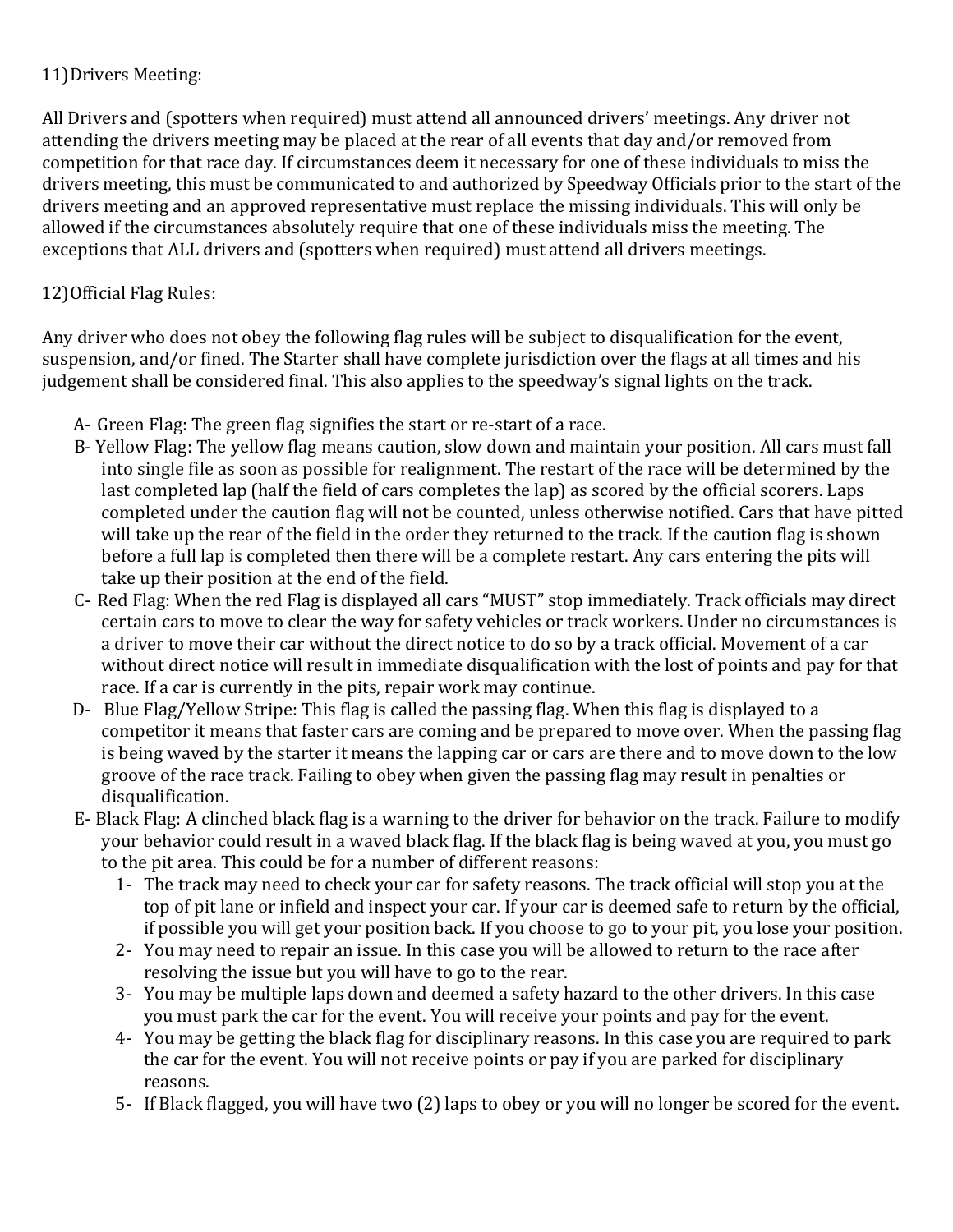- F- White Flag: The display of the white flag means there is one more lap in the race. If there is a caution flag presented during the white flag lap the race will revert to the last completed lap. Upon the restart of the race the white flag will again be displayed providing a green, white, checkered finish.
- G- Checkered Flag: When the checkered flag is displayed, it means the leader has completed the final required lap and the race is finished. All remaining cars must receive the checkered flag on this lap.

## 13)Track Rules:

- A- All cars initially entering the track for an event will do so by using:
	- 1- Claremont Speedway: Turn #4 pit exit
	- 2- Hudson Speedway: Turn #2 pit exit
	- 3- Lee USA Speedway: Turn #4 staging road
	- 4- Monadnock Speedway: Turn #2 pit exit
- B- Cars returning to the track after initial start of race will do so by using:
	- 1- Claremont Speedway: Turn #3 pit road
	- 2- Hudson Speedway: Turn #2 pit exit
	- 3- LEE USA Speedway: Turn #4 gate
	- 4- Monadnock Speedway: Turn #2 pit exit
- C- Under caution all cars will be held by Track Officials prior to re-entry onto the track. Once the lineup is set, cars will be instructed to return to the track and positioned accordingly.
- D- All cars entering the track must follow the Track Officials directions.
- E- When a race is started and a caution is displayed before the first lap is completed, there will be a complete restart of the race. After the first lap is complete and a caution is displayed, all restarts will revert back to the last completed lap.
- F- Once you have been given the signal by the Flagman to cross over (double up), you will no longer be allowed to scrub your tires. You must stay in your lane unless you have a vehicle malfunction. In the event of a vehicle malfunction:
	- 1- If you are in the inside lane, you must pull to the inside of the track.
	- 2- If you are in the outside lane, you must pull to the outside of the track.
	- 3- If the flagman sees this, he will not throw the green flag.
- G- The expectation is that there will be no contact amongst cars under caution unless it is deemed to be the result of an accordion effect on the restart or due to car malfunction. Any contact under caution that is deemed intentional or unnecessary will result in a penalty. The first offense will result in the car causing the contact to be sent to the rear. The second offense will result in disqualification from the event. This determination will be made by Track Officials. There are lanes painted on the racetrack, all cars must stay in their lane on all starts and restarts. Failure to stay in your lane may result in you being penalized and sent to the rear. If the overall start was good, but you did not stay in your lane, you may be asked to drop back spots, or drop to the rear while the race remains under green. You will have two (2) laps to do so, or you will be black flagged and disqualified from the event.
- H- On the initial start of the race, the lead cars shall not start the race until they reach the yellow start line. Once they reach the yellow start line, both cars may go. Failure to go at the yellow start line by either of the lead cars will not warrant a restart unless the occurrence is deemed significant by the flagman. In the event of a false start, the flagman may reposition offending car/cars to the rear of the field. Any car that is deemed to have started prior to the yellow line may be penalized and sent to the rear of the field.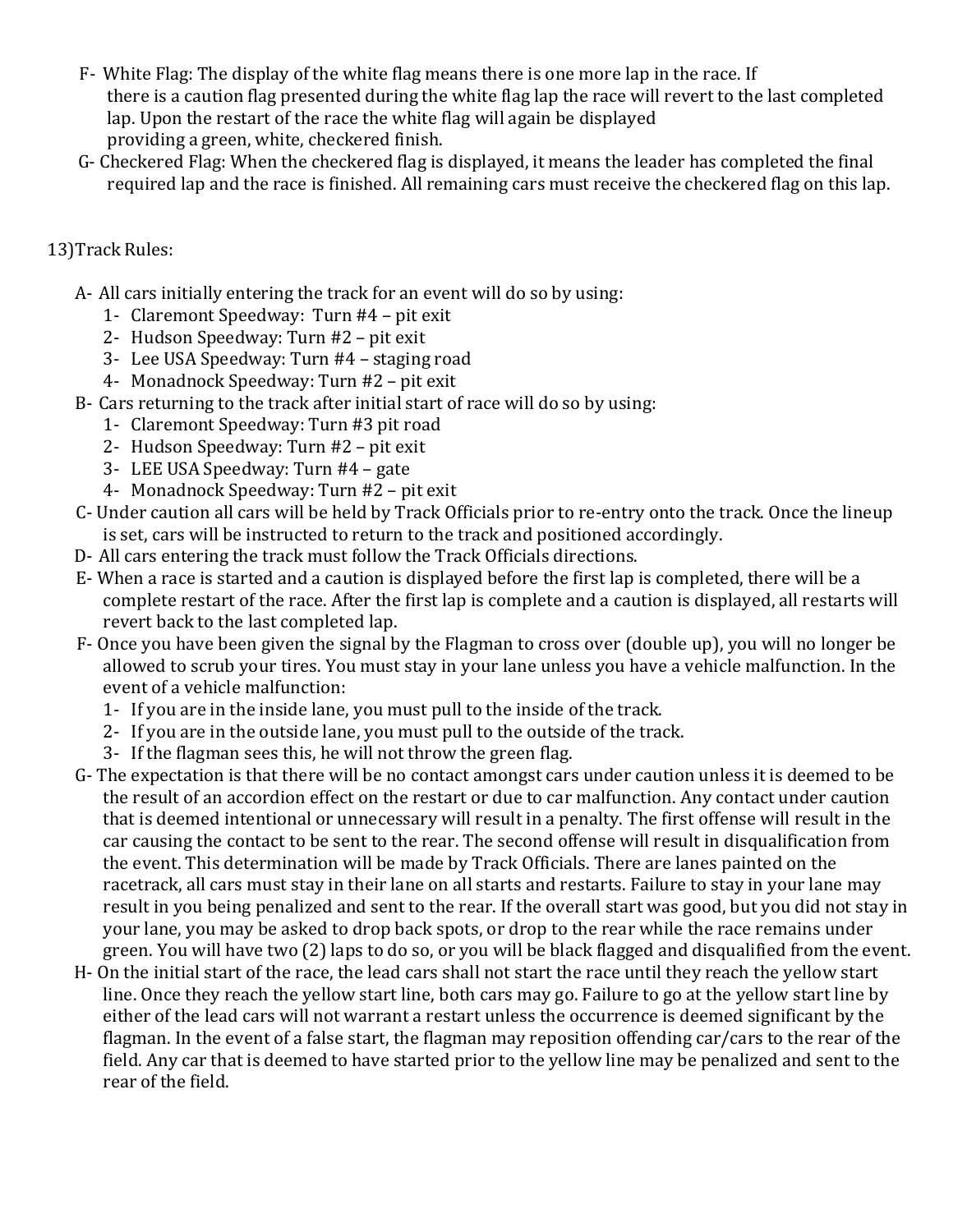- I- After the initial start, the leader will start the race. The leader is able to fire anywhere within the start box. The box is defined as being between the first white line and the second yellow line. As long as the leader has any part of this/her car within this box, they may fire. It is up to the  $2<sup>nd</sup>$  place car to be ready and stay with the leader. If the 2<sup>nd</sup> place car fires first, they may be penalized if they are leading at the yellow line. If the leader has not fired by the time they get to the yellow line, the 2<sup>nd</sup> place car is free to fire and the leader has lost their advantage of starting the race. If anyone fires before entering the start box, they may be penalized and required to go to the rear. Both lead cars should be rolling into turn 3. Flagman decisions are final.
- J- Any car passing another car on the initial start of the race before the start/finish line will be penalized two (2) positions per car passed at the next caution or at the end of the race. This will be enforced unless the car in front has a major issue on the start. Any car passing another on a restart on the bottom before the start/finish line will be penalized two (2) positions per car passed at the next caution or at the end of the race. This will be enforced unless the car in front has a major issue on the restart. Passing on the outside on restarts is allowed, after the green flag is waved.
- K- No repairs or work of any kind may be performed on the race track. All cars must go to the pit area for repairs.
- L- Cars deemed to have been involved in the accident that caused the caution will be sent to the rear. If contact between two (2) or more cars takes place and results in a caution, those cars will be considered involved in the accident and will be sent to the rear (commonly known as the A-B Rule). Any car that stops or takes actions to miss an accident that has already occurred will get their spots back as long as they do not make any contact with the caution cars. The determination of whether or not a car was involved in the accident is the decision of Track Officials or Flagman and are final. In the event that the caution is displayed for an accident on the track and then there is a separate incident at another location on the track that occurs, those cars may get there spots back as long as they don't go to the pit area. All cars that enter the pits and re-enter the track will take up the rear of the field in the order that they re-enter the track.
- M- When a race event is under caution, all cars must slow down and form a single file. Safety workers and track personnel must be given room to do there work safely. Track Officials will realign the field. DO NOT RUN DOUBLE FILE until instructed to do so by the flagman or race control.
- N- No driver is to unbuckle their seat belts or exit their cars, unless there is a fire or instructed to do so by Track Officials. Even if your car is unable to continue, you must remain in your car until you are placed in the pit area by track personal. Failing to do so may result in disqualification.
- O- Any driver that is involved in an accident where the car is unable to continue is asked to lower their window net if they are uninjured to signify to safety crew that they are OK.
- P- Any car that spins out must try to continue immediately and not interrupt the race. Any car that Speedway Officials feel delayed/interrupted the race may be penalized.
- Q- Any driver that causes three (3) cautions in an event for any reason may be black flagged from the event. The flagman and race control will make the final determination regarding this rule.
- R- All races will be run until the leader has completed the advertised distance. However, if the scheduled distance is not completed, the race will be considered officially completed after the half-way mark. When a race has been stopped and not restarted, the finish will be determined by the last completed green flag lap, with accident cars put to the rear. If a time limit was imposed, the last green flag lap regardless of the number of laps completed.
- S- Any car not up to speed may be placed at the rear of the field on restarts.
- T- Lapped cars are to move to the bottom groove of the race track.
- U- Any car that is a lap or more down will be placed at the rear of the field on restarts.
- V- During any event the race director and race control may choose to go single file restarts at any time.
- W- On single file restarts a driver can ONLY pass on the right side before the start/finish line.
- X- A competitor will receive an agreed number of courtesy laps for flat tires/repairs. The number of courtesy laps maybe extended by Speedway Officials.
- Y- It is your responsibility to be ready to compete on time for each event. Cars not ready when called to the lineup area may be put to the rear or replaced by alternate.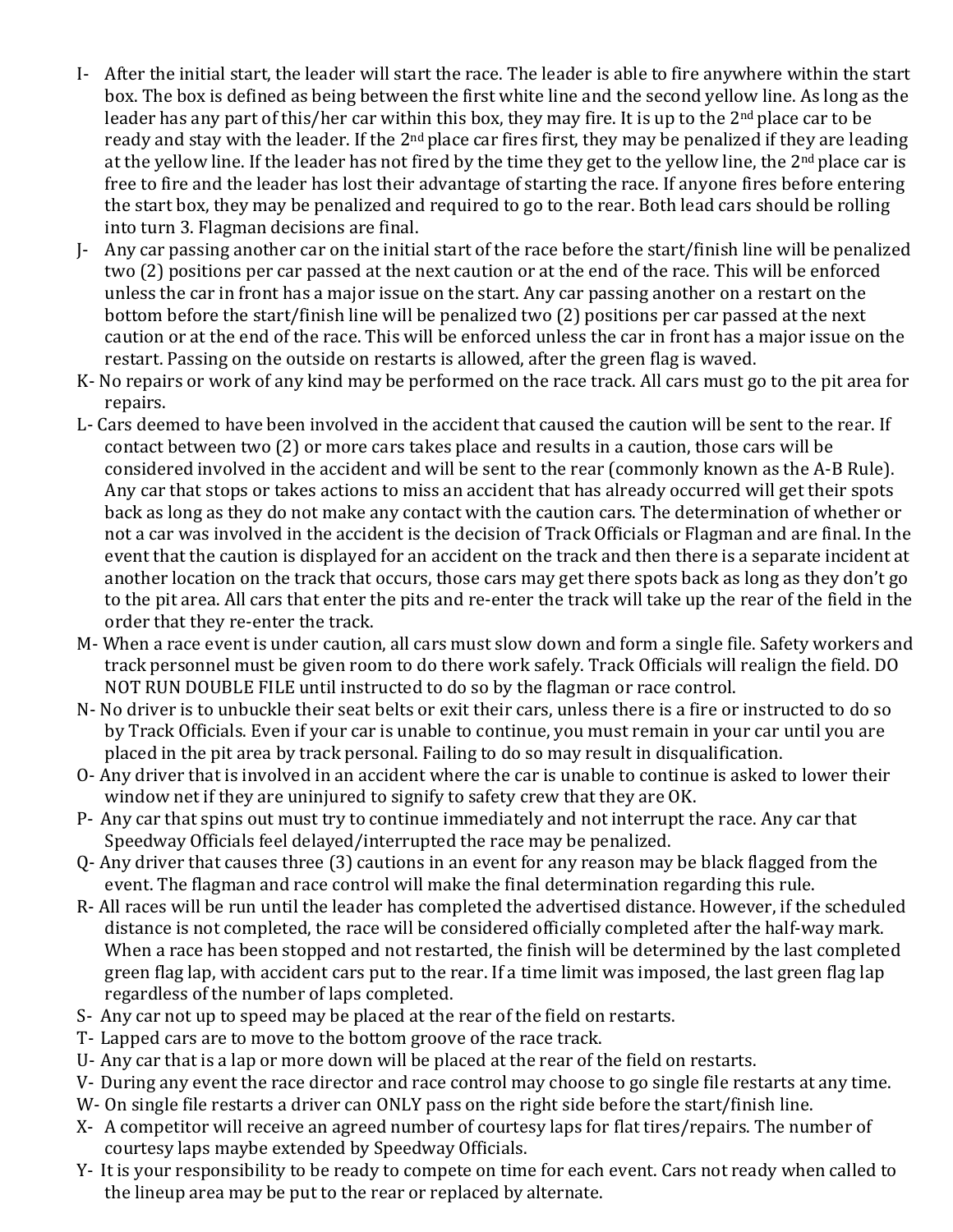- Z- Any car that has to be push started must restart from the rear of the field. The exceptions to this rule are after introductions, or a red flag.
- AA- The use of any tire chemical (conditioner, softener, etc) is prohibited. Anyone caught using tire chemicals will be suspended.
- AB- Passing judgement for non-radio equipped cars: you need to be to the door before the lane is considered yours. If you run them high or low trying not to let them pass, you will get one (1) rolled black flag warning, the next time you will get the waved black flag and will need to go to the pit area.
- AC- Passing judgement for radio equipped cars: If your nose is to the rear tire of the car in front of you, the lane is considered yours. If you run them high or low trying to not let them pass, you will get one (1) rolled black flag warning, the next time you will get the waved black flag and will need to go to the pit area.

## 14)Inspections:

The Speedway Tech Officials has full authority at the track to order a car or cars to be inspected and checked for possible rules infractions. All cars are subject to random inspections at any time by Speedway Tech Officials. The Speedway Tech Officials will review all applications for protest and have the final ruling in all matters. If the Speedway Tech Officials deems necessary, an appeal will be brought before the Officials for review. In the event of refusal to comply with a protest, said car will be considered illegal.

- A- All cars and safety equipment must be inspected prior to the start of the racing season. After preview inspection, car will display a NHSTRA seal indicating initial compliance. Infractions of Tech Rules not noted on initial inspection does not preclude subsequent inspection and disqualification due to tech infractions.
- B- Any car that fails to weigh in proper weight prior to the feature event will be penalized by starting at the rear of the field for that event. The race teams have all day/night to ensure that their car meets the rules, so there will be no tolerance for failing to meet the rules at race time.
- C- The track has the right, for inspection purposes, to seal or impound cars or car parts competing in any event. The tracks assumes no responsibility for impounded cars or parts. Any part and/or parts deemed illegal may be confiscated.
- D- Upon the completion of the feature event in all classes the cars pre-designated by Speedway Tech Officials must go directly to the inspection area for inspection. No cars may be touched in any manner until they are directed to by Speedway Tech Officials. Failure to comply can bring automatic disqualification.
- E- If during an inspection the Speedway Tech Officials determines that a car is not capable of passing tech, caused by a on-track incident, the competitor may be allowed to pass thru tech or make changes where inspection can be completed. Speedway Tech Officials decisions are final.
- F- If Speedway Tech Officials determines, prior to any race, that a car does not meet the applicable specifications, the car shall not be allowed to compete. Unless, in the discretion of the Speedway Tech Officials the deficiency (a) shall not adversely affect the orderly conduct of the race, (b) cannot be corrected in time for qualifying for the race, (c) will not provide the competitor with a competitive advantage, (d) is so insignificant as to not warrant a determination that the car is ineligible to race. If the car is permitted to race the deficiency must be correct before any future events.
- G- All feature races will be unofficial until deem official by track officials (24-48 hours after).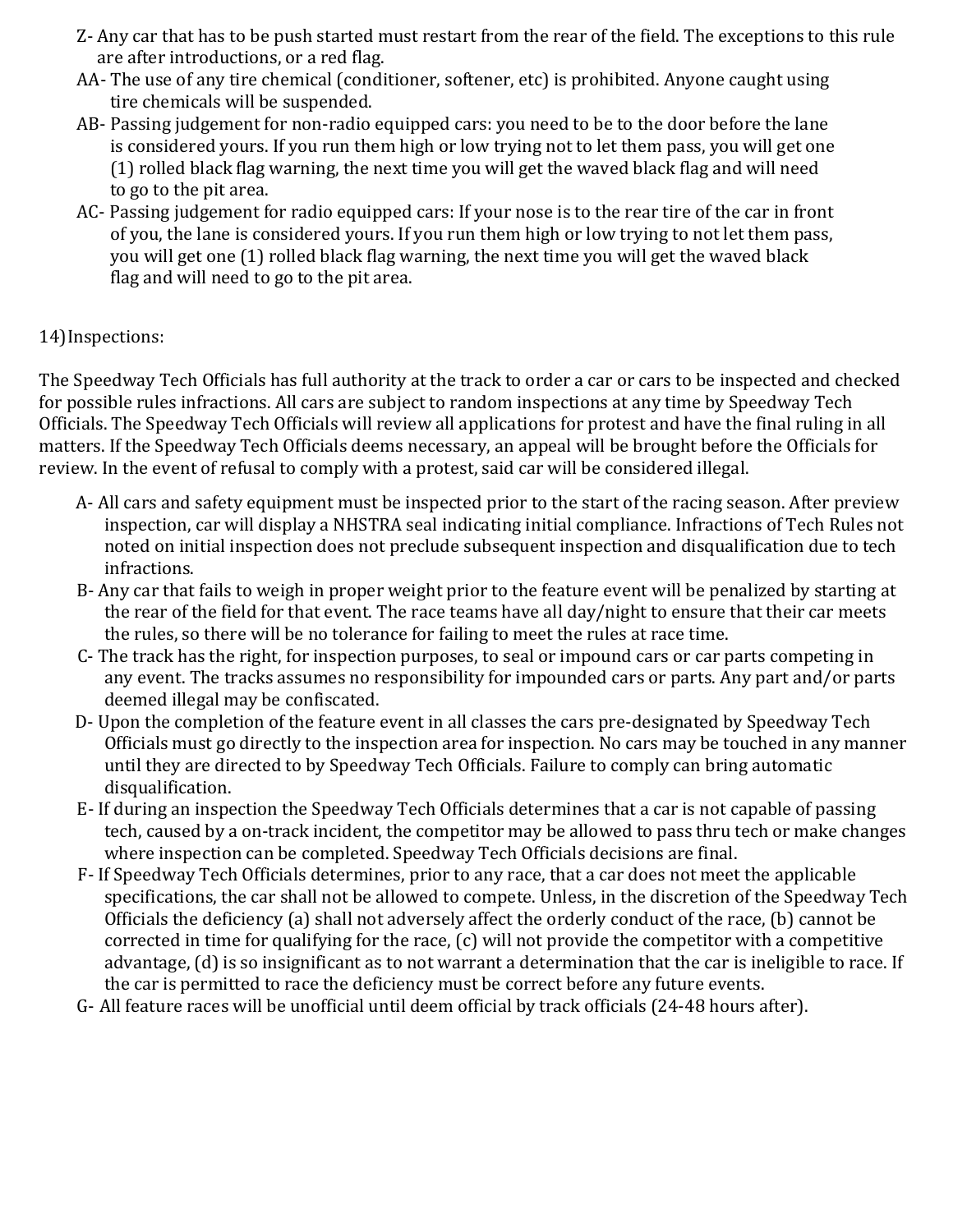#### 15)Car Appearance:

All cars must be presentable on race day. Any damage from prior events must be properly repaired and the car must be brought back to reasonable appearance. This includes but not limited to: no sharp edges, reasonable removal of dents, properly secured body panels, and car numbers must be legible, presentable, and meet NHSTRA specifications. The final judgement on car appearance will lie in the hands of Speedway Tech Officials.

#### 16)Protests:

All protests related to a car must be filed in written form within 15 minutes from conclusion of the event being protested. Protest must be filed at the Handicappers booth through Speedway Officials. Only an owner or driver participating in the protested race may petition for a protest. Any car owner or driver filing a protest must post a protest-fee (see fees listed), a written protest, submit their car for inspection for reason of protest.

Visual Inspection; \$100.00 Removal or Disassembly of a part or parts; \$200.00 Protest of an Engine part requiring disassembly; \$500.00 Removal of a crate engine for dyno purposes; \$500.00 plus dyno fees

If the protested car is found legal the protest fee will go to the protested car owner. If the car is found illegal, the protest fee will be returned to the protester and all cost incurred for the inspection will be charged to the illegal car owners. The car will be disqualified for the event with no prize monies or points awarded. The illegal part/parts will confiscate by speedway officials or NHSTRA.

A car owner or driver may protest a race by posting a protest fee of \$500.00 cash with Speedway Officials within 15 minutes of completion of the protested race. The division of a protested race shall be decided by the Speedway Officials after review. The protest fee may be forfeited by, or returned to the protester at the discretion of the Speedway Officials. Any protest shall automatically delay payoffs for that night.

17)Violations and Disciplinary Action:

Penalties for violations of NHSTRA rules are determined by the gravity of the violation and ts effect on the fairness of the competition, orderly conduct of the event, and in the interest of stock car racing. Such penalties may include, but are not limited to, disqualification, suspension, suspensions of membership and license privileges, fines and/or loss of points. A suspension may be a total or it may be 1) limited to a suspension of privileges at the track/tracks, 2) for particular series of events, 3) for a specific or indefinite period of time, or 4) from multiple NHSTRA tracks and/or events.

When such penalties as event suspensions are given, they must be served on point races for that division. Probation means starting at the rear of the field for qualifying race and/or feature race, as determined by Speedway Officials. The time of probation will be determined by the disciplinary action taken.

The Speedway Officials will use the following guidelines for the imposition of penalties in the situations described below, but may assess a greater or lesser penalty depending on the circumstances.

Speeding in the pit area:

\*\*\* One event probation \*\*\* \$50.00 fine and 2 week probation \*\*\* \$100.00 fine and 3 week probation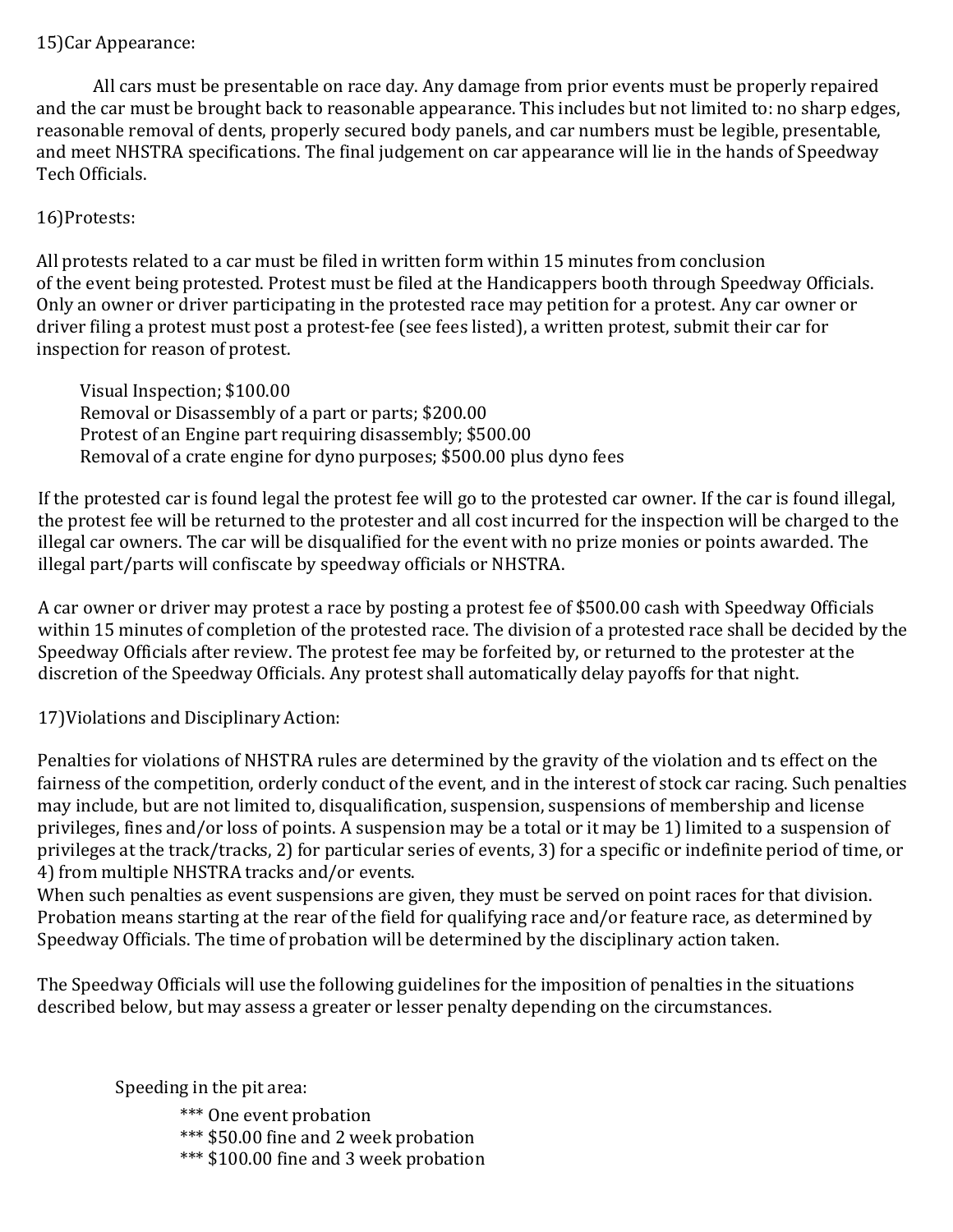Rough Riding or Excessive Contact:

\*\*\* Repositioning to the rear of the field

\*\*\* Disqualification from that race

\*\*\* Disqualification from that race and \$100.00 fine

\*\*\* Loss of prize money and/or points

Intentional Contact after Race Completion or Under Caution:

\*\*\* Repositioning to the rear of the field

\*\*\* Repositioning to the rear of the field and probation

\*\*\* Disqualification from the event and suspension

Unsportsmanlike Conduct or Endangering the Safety of Other:

\*\*\* \$100.00 fine and one (1) event probation

- \*\*\* \$200.00 fine and Disqualification from the event
- \*\*\* Disqualification from the event with no prize money or points
- \*\*\* Disqualification from event and suspension for the remainder of the year

Intentional Yellow (Stopping of event):

\*\*\* One (1) lap penalty

\*\*\* Removal from competition

\*\*\* Removal from competition with a One (1) week suspension

Misuse of Pit Pass:

\*\*\* Any competitor who signs the pit release sheet and gives their pit ticket to anyone else shall receive a fine of at least \$100.00 and suspension from the pits for the remainder of the season.

Assaults/Threatening:

\*\*\* Any competitor, or team member who assaults or threatens to do bodily harm To any Speedway Official or person serving under an Officials direction shall Receive a suspension or expulsion and a fine of at least \$250.00

\*\*\* Any competitor or team member who participates in or incites any fight on the race track property shall receive:

\*\*\* \$500.00 fine and one (1) year suspension

\*\*\* Any competitor or team member that goes to another teams pit stall:

\*\*\* 1st offense - \$100.00 fine

\*\*\* One event probation

\*\*\* \$50.00 fine and 2 week probation

\*\*\* \$100.00 fine and 3 week probation